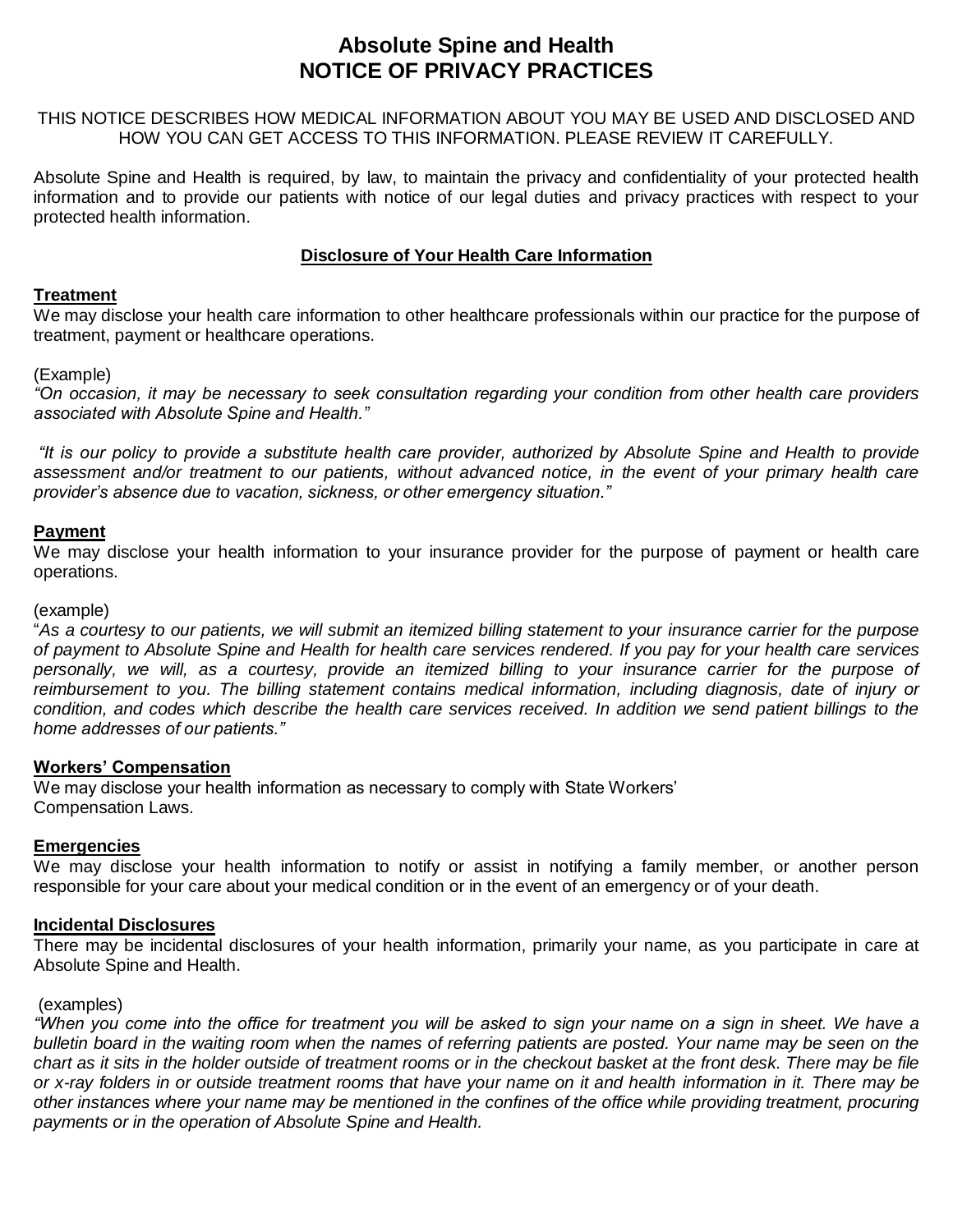# **Public Health**

As required by law, we may disclose your health information to public health authorities for purposes related to: preventing or controlling disease, injury or disability, reporting child abuse or neglect, reporting domestic violence, reporting to the Food and Drug Administration problems with products and reactions to medications, and reporting disease or infection exposure.

## **Judicial and Administrative Proceedings**

We may disclose your health information in the course of any administrative or judicial proceedings.

#### **Law Enforcement**

We may disclose your health information to a law enforcement official for purposes such as identifying or locating a suspect, fugitive, material witness or missing person, complying with a court order or subpoena, and other law enforcement purposes.

#### **Deceased Persons**

We may disclose your health information to coroners or medical examiners.

#### **Organ Donation**

We may disclose your health information to organizations involved in procuring, banking, or transplanting organs and tissues.

#### **Research**

We may disclose your health information to researchers conducting research that has been approved by an Institutional Review Board.

#### **Public Safety**

It may be necessary to disclose your health information to appropriate persons in order to prevent or lessen a serious and imminent threat to the health or safety of a particular person or to the general public.

#### **Specialized Government Agencies**

We may disclose your health information for military, national security, prisoner and government benefits purposes.

#### **Marketing**

We may contact you for marketing purposes or fundraising purposes, as described below:

#### (example)

*"As a courtesy to our patients, it is our policy to call your home on the evening prior to your scheduled appointment to remind you of your appointment time or to call after you have missed an appointment. If you are not at home, we leave a reminder message on your answering machine or with the person answering the phone. No personal health information will be disclosed during this recording or message other than the date and time of your scheduled appointment along with a request to call our office if you need to cancel or reschedule your appointment."*

*"It is our practice to participate in charitable events to raise awareness, food donations, gifts, money, etc. During these times, we may send you a letter, post card, invitation or call your home to invite you to participate in the charitable activity. We will provide you with information about the type of activity, the dates and times, and request your participation in such an event. It is not our policy to disclose any personal health information about your condition for the purpose of Absolute Spine and Health sponsored fund-raising events."*

*"We also send regular newsletters and other health and promotional information to the addresses of our patients."*

#### **Change of Ownership**

In the event that Absolute Spine and Health is sold or merged with another organization, your health information/record will become the property of the new owner.

## **Your Health Information Rights**

 You have the right to request restrictions on certain uses and disclosures of your health information. Please be advised, however, that Absolute Spine and Health is not required to agree to the restriction that you requested.